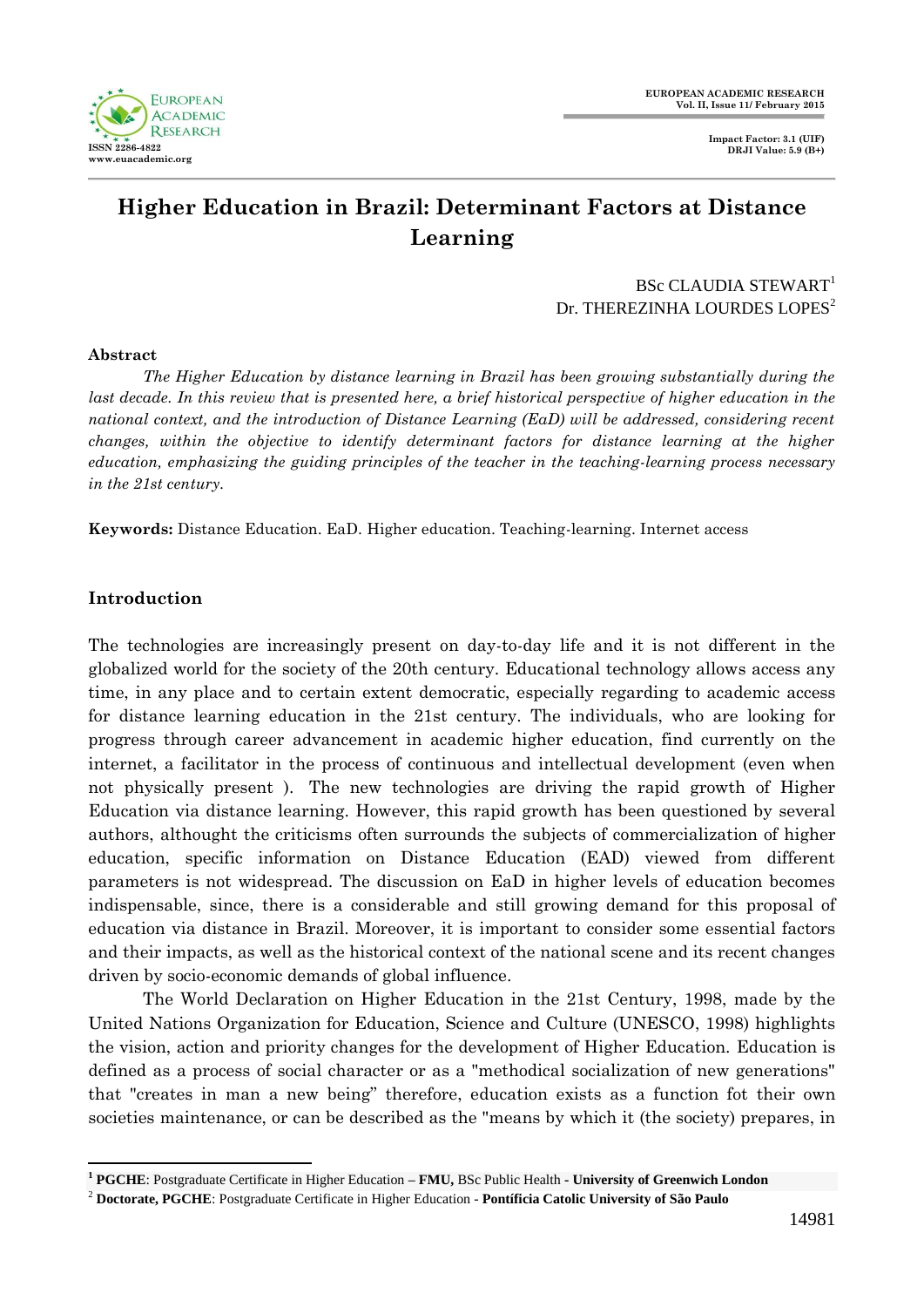the depths of the children, the essential conditions of existence". (DURKHEIM, 1978). The objective of this article is to identify what are the determinant factors in Higher Education via distance in the Brazilian context?

Initially, a Historical Perspective of Higher Distance Education in Brazil is presented with statistical focus, directed to a chronological approach towards the regulatory development context in recent years, highlighting the growing and evident demand for this type of education. The Regulatory Organizations of Higher Education by Distance in Brazil, as well as characteristics of the profile of the student population, will be addressed, followed by a discussion of the Guiding Principles on the process of teaching and learning in Distance Education in a third topic. The Determinant Factors in Distance Learning found by this research will be presented in the fourth topic, followed by a brief and final discussion.

# **1 Historical Perspective of Higher Education ny Distance In Brazil**

The genesis of distance education in Brazil occurs in the 1960s, as the country still using media such as the radio, a process that evolves relatively quickly. Nowadays, there is the possibility of classes in real time transmitted via satellites. However, the Distance learning (EaD) expands significantly only after the regulations of the Law no. 9,394 /96, known as the Law of Basic Guidelines (LDB). Due to issues of significance, time and space, this study focuses on the expansion that occurs subsequent to this law being regulated, which has happened since 1996. It has been introduced as the contemporary form of Education via distance learning in Brazil. Some relevant factors influencing the context of the restructuring Higher Education nationally originates from "The World Declaration on Higher Education in the 21st Century" made by (UNESCO, 1998) that redefined higher education world-wide, based on the neoliberal principle and considered of international relevance to promote "the universality of knowledge" (CATANI AND OLIVEIRA, 2000). According to the decree no. 5,622 of Regulatory Legislation in Distance Education (EAD) as regards to the accreditation of Institutions for the provision of Courses and Programs in the mode of Distance learning, in its sole paragraph governs that "the institutions of scientific and technological research, public or private, of proven excellence and relevant research production, will be able to request institutional accreditation" for the provision of courses or programs via distance learning classified as:

- I specialization;
- II masters;
- III doctorate; and
- IV professional education technology of post-graduation

**EUROPEAN ACADEMIC RESEARCH- Vo.II, Issue 11/ February 2015** It is responsibility of the Ministry of Education to promote the acts of accreditation of institutions, for the provision of courses and programs via distance, for higher education (MEC, 2005). According to surveyed data published by the Brazilian Institute of Geography and Statistics - IBGE "the evolution of the number of teachers in the country, with at least a masters", was more pronounced in public institutions than in private, being the "federal (68.4 %) and the state (61 % ) ". In the private sector, the number of graduated teachers was very significant and 47.1% had a master's degree when only 11.8% had the title of doctor. The growth in the total number of teachers in the period from 1990 to 2001 was 67 %, the growth in the number of teachers with a master's degree was much larger reaching 163 %, and with the title of doctor more than twice with 172% growth respectively. In that same year (2001),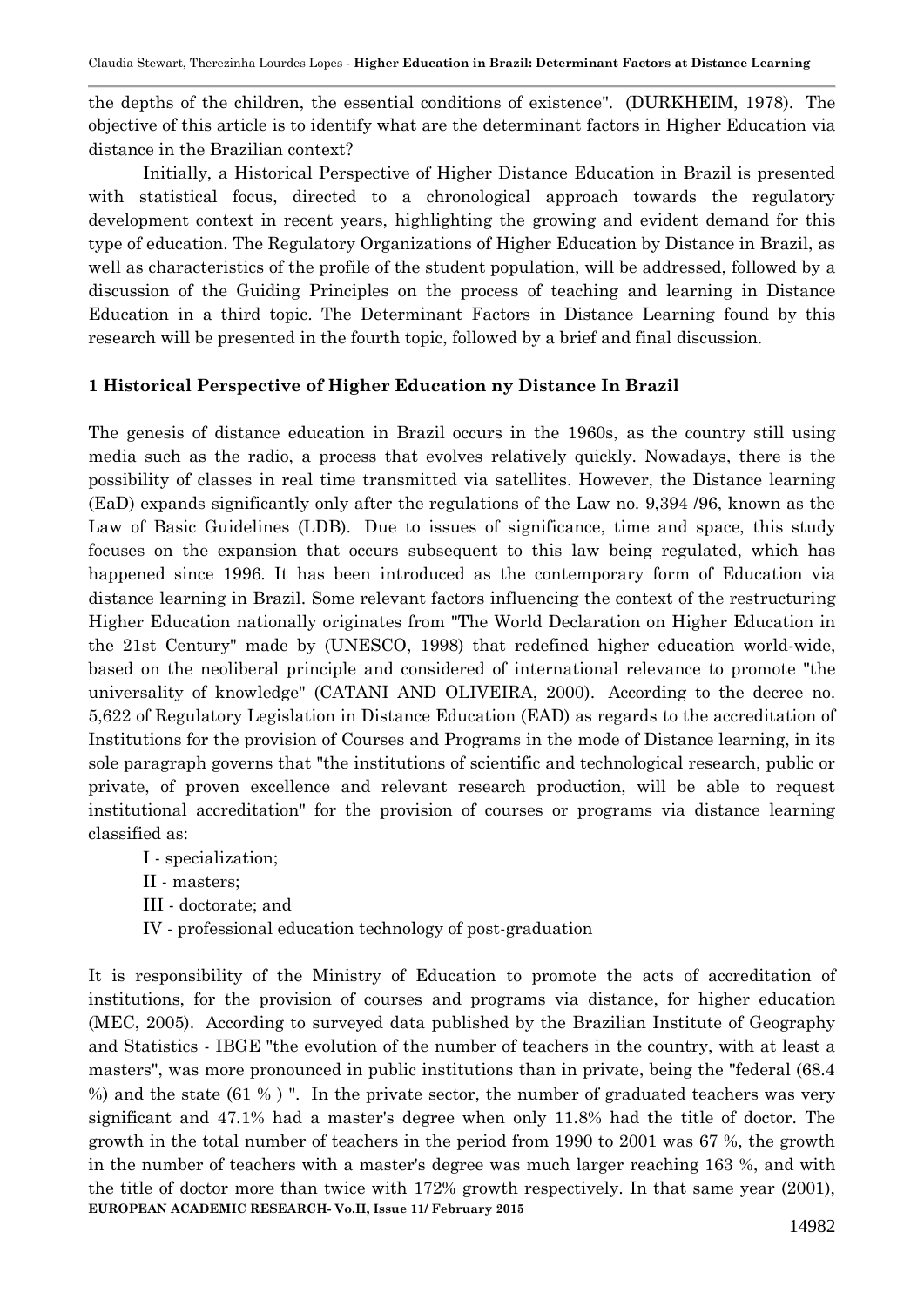the number of people without a college degree or just with the undergraduate course had a reduction of 28 %, when "in the North, Northeast and South of the country, the growth in the number of doctors came to overcome the growth in the number of teachers with master´s" (PORTO & REGNIER, 2013). According to PORTO & RÉGNIER ( 2013) in the year 2001 in Brazil, only 11% of the Brazilian population between 18 and 24 years were enrolled in higher education, with indices lower than all the other countries of Latin America, including:

1.Bolivia (22 % ),

2.Colombia (23 %) and

3.Chile (24 % )"

#### **2 Regulatory Organizations of Higher Education by Distance Learning In Brazil**

According to the board directors of the Coordination for the Improvement of Higher Education Personnel (CAPES), distance education presents the greatest growth of public sector in the country, and the growth of enrolment in higher education by distance had a growth from 1682 vacancies in 2000, to around 8838.000 in 2009 of the total number of registrations performed, from this totals 21% represented institutions from the public sector and 79% from the private sector. In addition, 33% of these registrations are directly related to the education of basic education teachers. The number of distance learning courses had an increase from 571% in the period 2003 to 2006, starting with a total of 52 higher education courses and soon, increasing to 349 courses within the same period. The number of students had an advance increase of 356% in the period from 2004 to 2007, with a real growth from 159 thousand students initially, to 727 thousand, of which 73% of students were in private schools, during the same period.

Among the organizations responsible for monitoring the quality of distance education is the National System of Evaluation of Higher Education (SINAES). However, the results can also be measured through the National Examination of Student Performance (ENADE). The Open University of Brazil - UAB created in 2005, is formed of public institutions network, organized to promote the provision of such education via distance learning, in order to decentralize the education, in addition, it is allowing more access within more than 924 courses and 578 poles distributed around Brazil. Nevertheless, the concentration density of availability and access is geographicaly located in the south and east areas of the country. The expansion of higher education EaD does not occur by chance, but, due to the need for adequacy to compete economically and scientifically in a globalised world. Due to this socioeconomic need, and to comply with international standards, Brazil created the openings and the opportunities within a more democratic access for those students that could not reach the courses, due to problems of location and time availability.

**EUROPEAN ACADEMIC RESEARCH- Vo.II, Issue 11/ February 2015** In accordance with the Law, already mentioned in the first topic, which lays down the Principles and Guidelines for National Education. Higher Education should therefore "encourage the work of researchers and scientific research, aiming at the development of science, technology, the creation and dissemination of culture, and, thus, to develop the understanding of man and the environment in which they live" (BRAZIL, 1996). This democratization of access to education (EaD) also presents a cost/benefit to the student, compared with the cost of a higher education course or specialization based in the classroom, at the Institutions of Higher Education (IHEs), which in their majority are located in large metropolitan areas, taking into account the high cost of living, that would also imply in other unnecessary expenses involved in the process of travel, relocation and accommodation.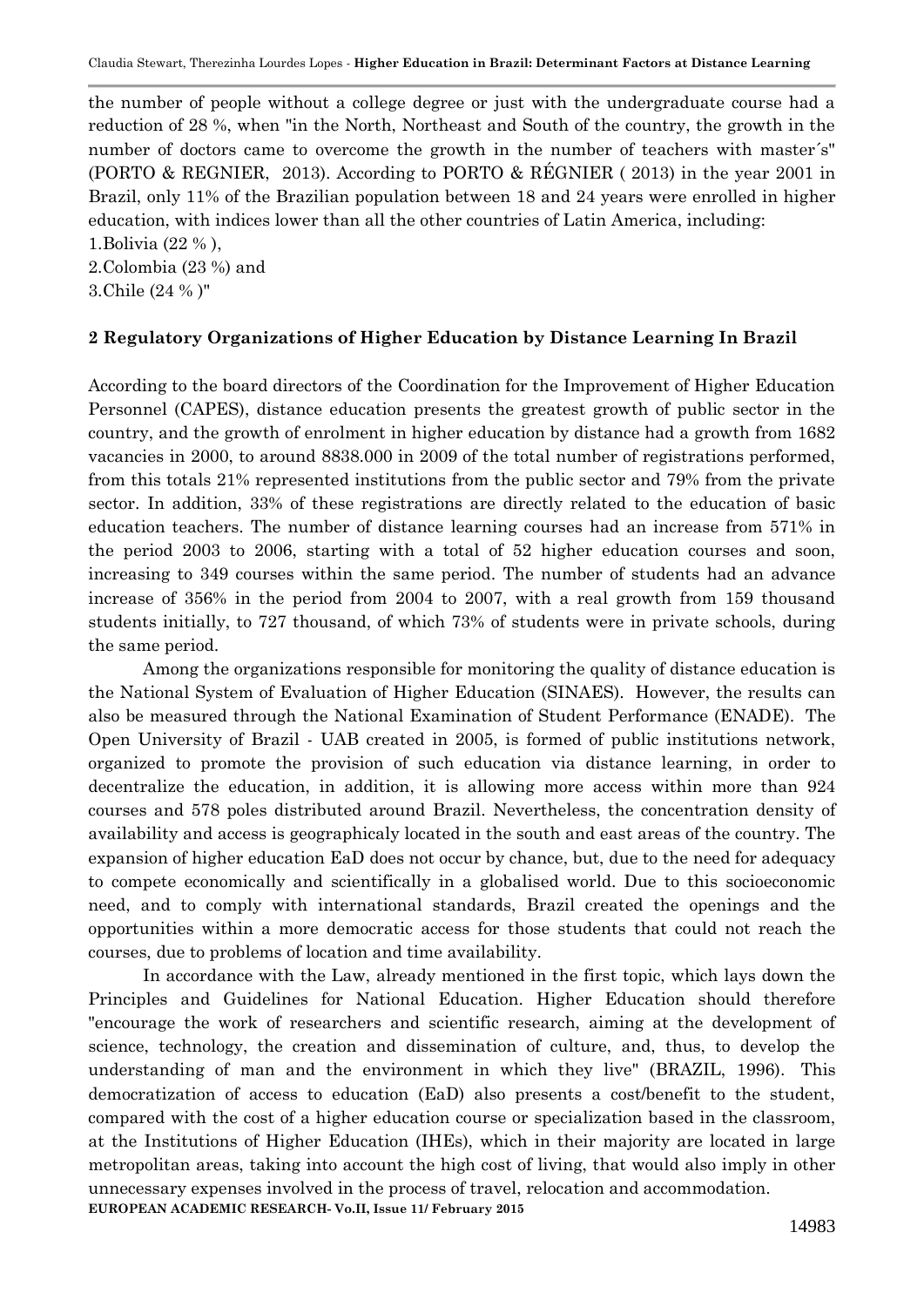According to the Ministry of Education (MEC, 2005), through the programs of action of the Open University of Brazil (UAB) the national priority are the training courses for teachers, directed towards the training and qualification of basic teaching. Therefore, such courses as pedagogy, has priority in policy plan and development: "The priority is to provide initial training to teachers in effective exercise of basic public education profession, but whos still without graduation, in addition to continuing education to those already graduated". Due to this need, were created several Centers of support for the reduction of the distance between the support units and students. According to research conducted by the Brazilian Institute of Geography and Statistics (IBGE), notes however, that the distance education is growing also due to the great need for faster Education with quality and not only for graduation level, but also for specialization levels, as well as post-graduate and master.

For the students, distance education tend to require much more effort, focus, discipline and initiative, justifying the appeal and the prevalence of older students, on average only 22% of these students have less than 24 years of age, which can points out to specialization, a masters or even a second graduation rather than a first degree. Moreover, for these students the learning process tend to happen via a cognitive form of assimilation, reflection and research, exploring the environment (virtual) and content, transforming it and incorporating it.

#### **3 Guiding Principles Of Teaching And Learning Via Distance Education**

Teachers in Higher Education, need to know the guiding principles essential for the development and norturing of knowledge for an adequate profile, and performance that goes beyond being a specialized professional, but that also has an educators approach. The one who is co-responsible for the teaching-learning process, that is in harmony with the real nescesseties of political and social contexts, and that is attachead to the appropriate methodos of teaching-learning processes and in accordance to the real demands of the 21st century. For Masetto (2012) the process of teaching is being rethought in an innovative way by valuing the partnership and cooperation, between teacher and student, and between the students himself impetus for the process. It is worth noting that the new professionals of teaching need to be carriers of specific qualities, such as: be educators for both academic intelect, as for the professional expertise, facilitating these two processes. They must possess methodology and pedagogical competence so as to promote the continuous development of the learner, with its own parameters and those of institutional order, with methods very well developed in an appropriated manner, to provide the advice needed and to guide the development of logical and critical thinking that will be organized and individualized by the student, in order to develop students autonomy. Especially in the virtual learning environment (AVA) via distance, which requires first an understanding to allow the propper exploration of appropriate content and material in a virtual environment. The lack of enfase on the two parameters mensioned above, as for example, the assertion of expertise only, can induce the student to be a specialist worker, simply, by inserting them into the labor market rather than to develop a creator of theories, or an intelectual academic. Therefore, there is a need to emphasize that this should be a councious and autonomus options of the student.

**EUROPEAN ACADEMIC RESEARCH- Vo.II, Issue 11/ February 2015** In fact, the process of virtual learning should be related both to research activities of students, as well as to the teachers, including their complete knowledge of the tolls and means required to teach and learn in EaD. As Masetto (2001) suggests in his writings the learning process "includes situations in which students learn how to search for information, to find

14984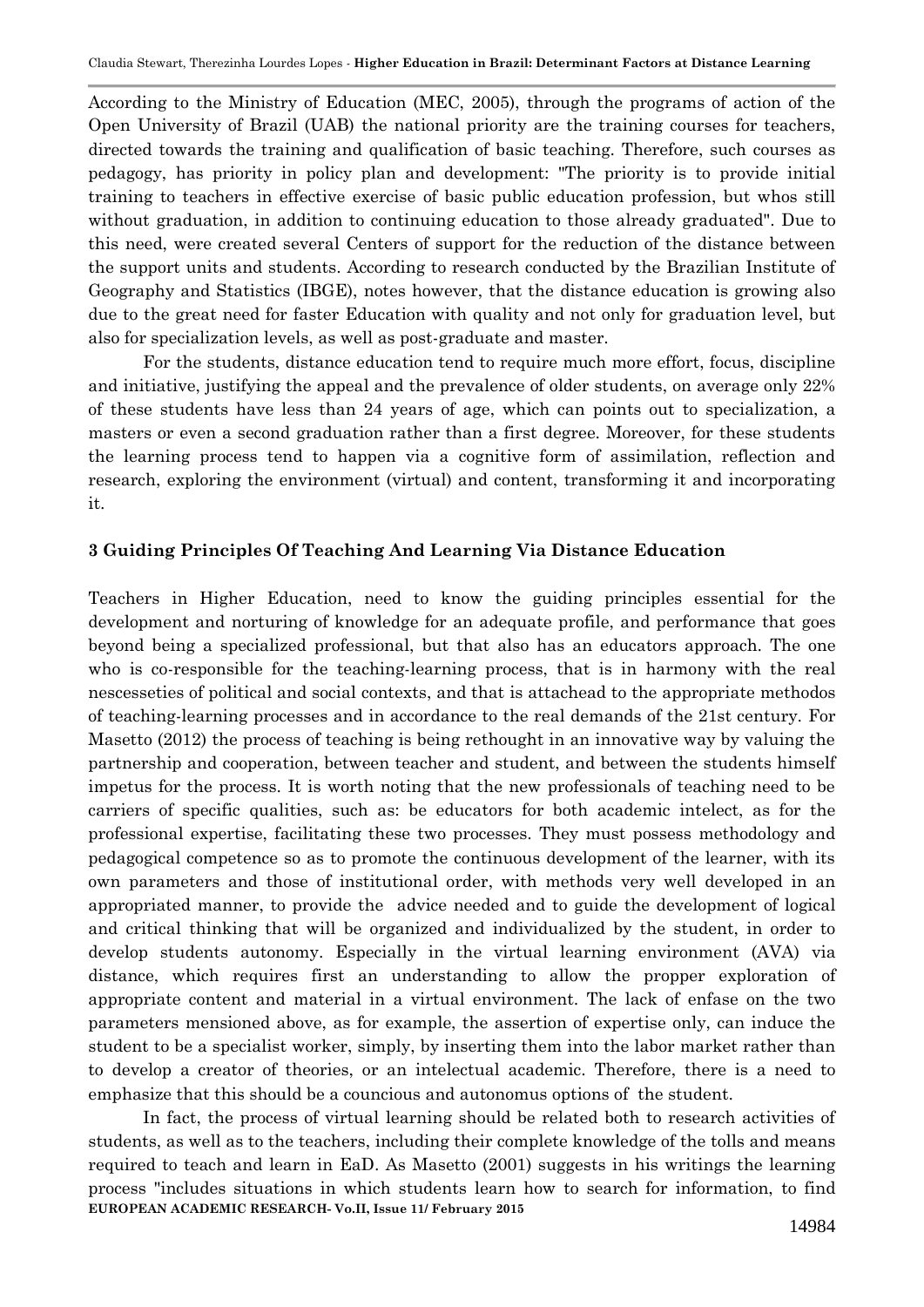them, then analyze and relate them with the previous knowledge" giving these knowledge its own meaning, writing conclusions, noting situations, registering them, and searching for solutions to solve various problems or to develop a project. In this way, the teacher helps to develop not only the ability but also the individual skill of the student, combining the technique with the ethical training of the individual, so that this will be significant and contínuo, so that they may in the future, have a posture in society of an active citizen, within a thoughful, present and critical attitude, but that is fundamentally correct and intact in its own essence.

According to Masetto (2003) "The attitude of the teacher is changing: from a specialist who teaches towards a professional of learning-teaching that encourages and motivates the learner, which presents with the provision to be a bridge between the learner and their learning". In this context, of teaching and learning via distance are inserted the guiding principles, based on four submissions chosen by UNESCO to serve as support on the reform of higher education, in order to be more adequate and appropriated to the needs and demands of the current society, it recognizes the search for educational alternatives in this environment of a rapid changing world. These essential foundations for the training of New Professionals of Teaching, are defined by Jacques Delors as the four pillars of Education:

- 1. Learn to know; for the consturção knowledge widely
- 2. Learn how to do; through theoric propositions and practical activities
- 3. Learn to live together; through collaborative approach and cooperation
- 4. Learn how to be; stimulating the involvement in education initiatives

In the proposal of the four pillars, the author suggests that teachers must think in education as utopic, or as a dream for a motivation that go beyond the current reality, or that it may be directed to a reality to be constructed in the future (DELORS, 1998). In addition, this relationship in education should not be seen as a formal relationship, but as in deepth to build bond in society in a democratic manner and humanístic, which replace the superficial bonds existing only on the surface today, by a collective foundation, concious and deep so that the society of the future is both humaine as well as solidarian, both aesthetic and ethical beings. Through these four pillars already mentioned above, the author sources the fifth idea, which logically originates from mearging the four pillars togheter or a fifth pillar: 5. Learn how to create.

As mension by Cunha (1997) "the quality higher education has as presssuposto that knowledge production is also by teaching".

" ... If the study gives enormous contribution to the formulation of new scientific parameters, the production of knowledge through teaching, before scientific products, reaches the production of thoughts, the cognitive capacity and aesthetics of the apprentice". (CUNHA, 1997).

For Pimenta and Anastasiou (2002) the challenge to be currently considered in the construction of higher education is that the "advance in the process of teaching and professional development, through the educational preparation that will not yield in separate processes of personal development and Institutional". It is worth adding that the techniques used by the teachers of distance education, can be either relative or limited to their own training, regardless of which area of training that may be, but relevant to the institutional quality and care taken to develop in this teachers, a critical eye, creativety and dynamic thinking of this new professional, which in turn, will influence the new generations, both in educational context and in the social sphere.

**EUROPEAN ACADEMIC RESEARCH- Vo.II, Issue 11/ February 2015**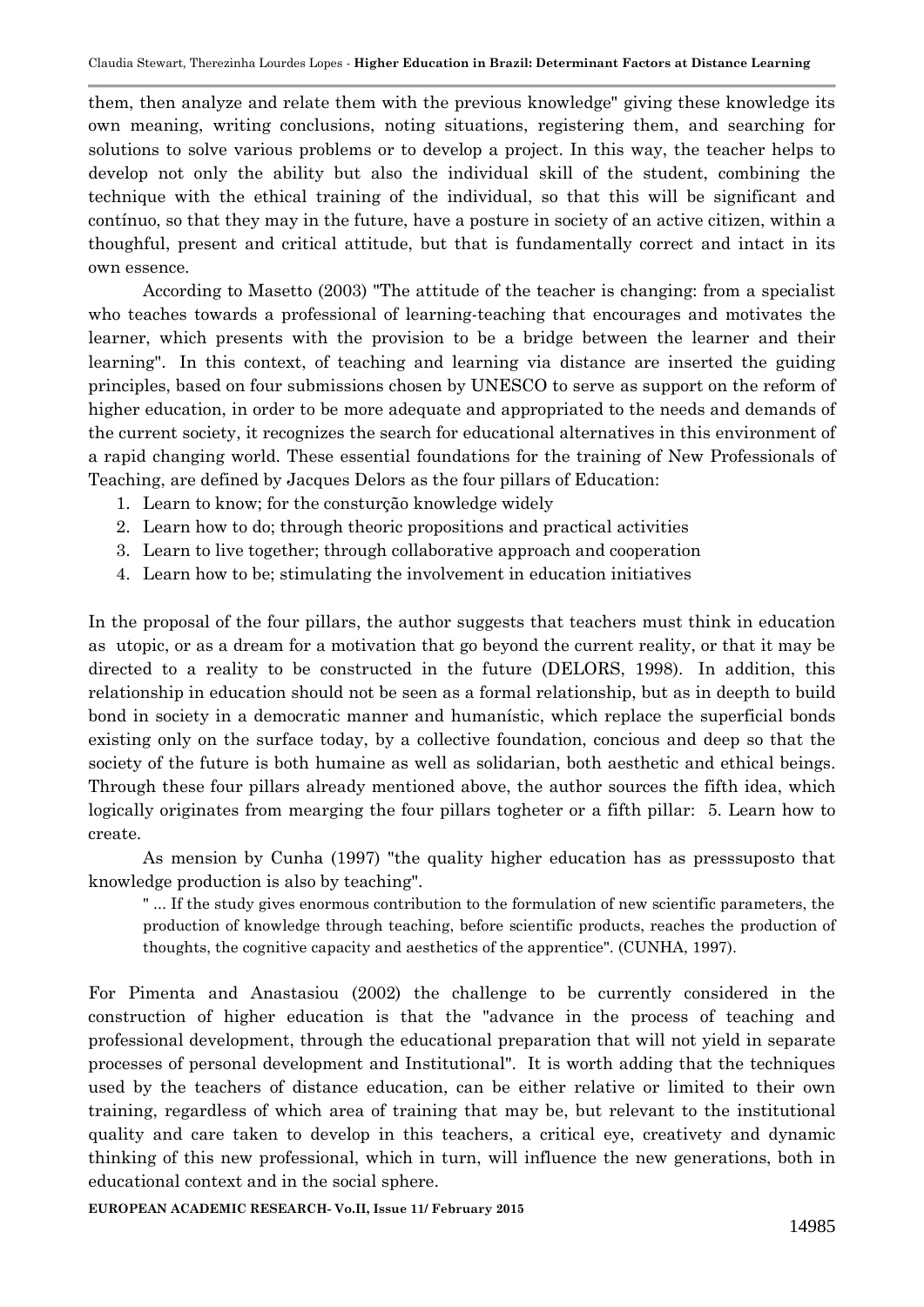In addition, it should be emphasized that the EaD requires from teaching professional more than continued education, it requires a logic procedure and a rational attitude, combined with the dominium of scientific methodology, which is clear, to direct the student and guide them during the process of teaching and learning, thus stimulating, their potential and their critical and mental exercises abilities to directed it towards the elaboration of thought itself, as in EaD it can occur in two formats; sincrona, or asynchronous form using methodologies supported by the three pillars of Distance Education:

- 1. Individualized Learning;
- 2. Mediated Learning and
- 3. Cooperative Learning.

Higher education EaD, is in one way or another linked to the quality and the performance of the Institutions of Higher Education - IES, which is governed by the institution of SINAES and the law nr 10,861 /2004, going far beyond the mere ability of the teacher to mediate the knowledge in the classroom or online. The impactant factors can not be ignored which can be direct or indirect but can interfere in the process of teaching and learning, and to look at it simplistically and fragmented, is to ignore several important factors, which are not always on the helm of teaching practice nor surronded the interpersonal relationship with the students. Masetto (2003, ) has argued that the role of the teacher in the 20th century is to make this process happen. For Masetto it happens as a moving crane not static, actively collaborating for the apprentice to achieve their goals.

Therefore, the institutional self-assessment of IES proposed by the SINAES serves also to theyir own improvement and institutional development, because "the greater purpose of self-assessment is to serve as foundation, if it is used to raise the awareness of the reality of the fragile factores to be improved" not to impact negatively onto the student learning process. Self-assessment takes importance and is only valid when it detects the causes of fragility, producing actions for which the deficiencies are corrected, as Queiroz sugests: "Only makes sense if the results are transformed into subsidies for refinement and improvement of the quality of the academic work, the completion of the institutional mission" (QUEIROZ, 2011).

## **4. The Determinant Factors in Distance Education**

According to analyzes of surveys carried out by the Brazilian Institute of Geography and Statistics (IBGE), the biggest increase in internet access among the age range from 25 to 39 years old, occurred between 2008 and 2011. However, the data of greater significance appears among the two age groups as follow: "the age groups of 15 to 17 years (74.1% in 2011) and 18 or 19 years of age (71.8 %, in 2011) ", for all years researched (analysis of research), these two age groups had the highest percentage overall of people who have accessed the Internet. In relation to the States of the country, that have the higher percentage of internet access, as it was expected, includes Sao Paulo among the first three on the list and in the year of 2011 appears in the following order:

| 1. Federal District 71.1% |       |
|---------------------------|-------|
| 2. Sao Paulo              | 59.5% |
| 3. Rio de Janeiro         | 54.5% |

**EUROPEAN ACADEMIC RESEARCH- Vo.II, Issue 11/ February 2015** Although the access among women has been growing for the period between 2005 to 2011, men still make up the largest number of internet users when compared to women. The access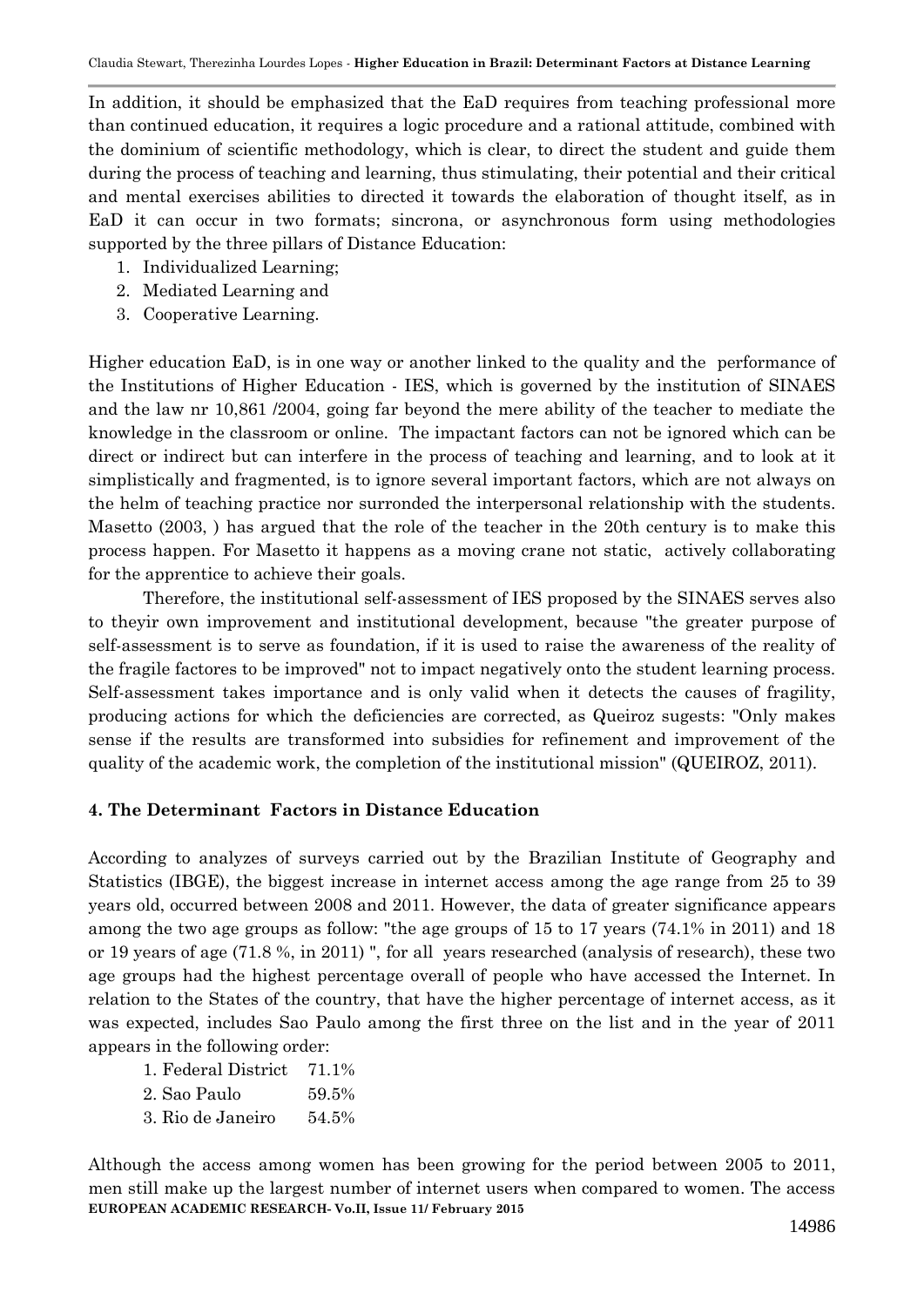is equivalent for both sex in 2011, among the age group ranging from 40 up to 49 years when the percentage of surfers among men and women becames the same . (IBGE, 2011). The professionals of Sciences and Arts in 2005 already were the highest percentage of people who used the internet, growing significantly to 72.2% in 2011 and further reaching 91.2% (later) (IBGE, 2011). During all years surveyed, the internet access appears linked to social and economic indicators. Therefore, among the social classes with lower wage or salary is also the lowest number of people with access to the internet. People with monthly income per capita (household) from 3 to 5 minimum wage salaries, were the ones that showed the highest percentage of internet access, overcoming those who receive more than 5 minimum wage salaries (IBGE, 2011).

According to Valente (2003) the EaD "different types of interaction" such as: broadcast, virtualization of the traditional school, being together virtual, or flexibility in use of approaches" that will "determinate the different types of pedagogical approaches". Within these concepts, technologies and types of interactions via the internet, is the Virtual Learning environment (AVA) that includes forums, warnings, links, wiki, chat, deliveries, among others, are fundations required for the distance education to happen. On this occasion, technology will be addressed simply as a necessary tool, because in EaD it becomes only a means to an end, (communication from the perspective of the student and the teacher) that although nescessary, is totally dependent on the pedagogical procedures, and the appropriate methodologies used, as well as a good administration and organization very well defined by a team of teachers, with support and quality handled appropriated for distance learning environment. The author positively refers to the building of knowledge such as: "is something built by each individual, your very own and cannot be passed on to the other - what is passed is the information that comes from this knowledge, however, never the knowledge in itself".

Machado (2014) on observations made during the conversion of media for the implementation of Distance Learning in higher education course of Pedagogy of a University in the Northwest of the Country, says that "the observation demonstrates the lack of knowledge of the teachers in the use of technologies", among a total of 50 academics, only 52% of them had access to the internet at home, and in this context, only 56% of the teachers had the complete comand of the computer system used internally at the University. In addition, there were shown obvious difficulties such as: "the use of the laboratory for the implementation of activities that must be carried out, especially on the online stiudents portal, through the use of learning tools, where the educational materials and videos were posted for the students" (MACHADO et al, 2014).

Abreu (1999) says that: "distance education or virtual interactive, contains in its womb the seed of democratisation and trans-disciplinary aspects" that meets in an articulated manner "the broad needs and educational challenges in the world of education, work, culture and citizenship". It is worth adding to this context the interdisciplinarity as the different areas of knowledge met or even mearges, we must observe that there is not a single model of distance education and the programs may have different designs and multiple combinations of languages and educational resources and technology" in accordance with the benchmarks of quality for higher education via distance (MEC, 2007).

Valente (2003) argues that "the teacher presents a discourse of knowledge construction and in practice, but exercises only the role of transmitting information". According to Demo (2009) the construction of knowledge takes place as suggented by the Piagetian theory, and the research has a vital role in the educational process at all levels of education including the graduation, not only as scientific principle, but it should be applied as an educational principle.

**EUROPEAN ACADEMIC RESEARCH- Vo.II, Issue 11/ February 2015**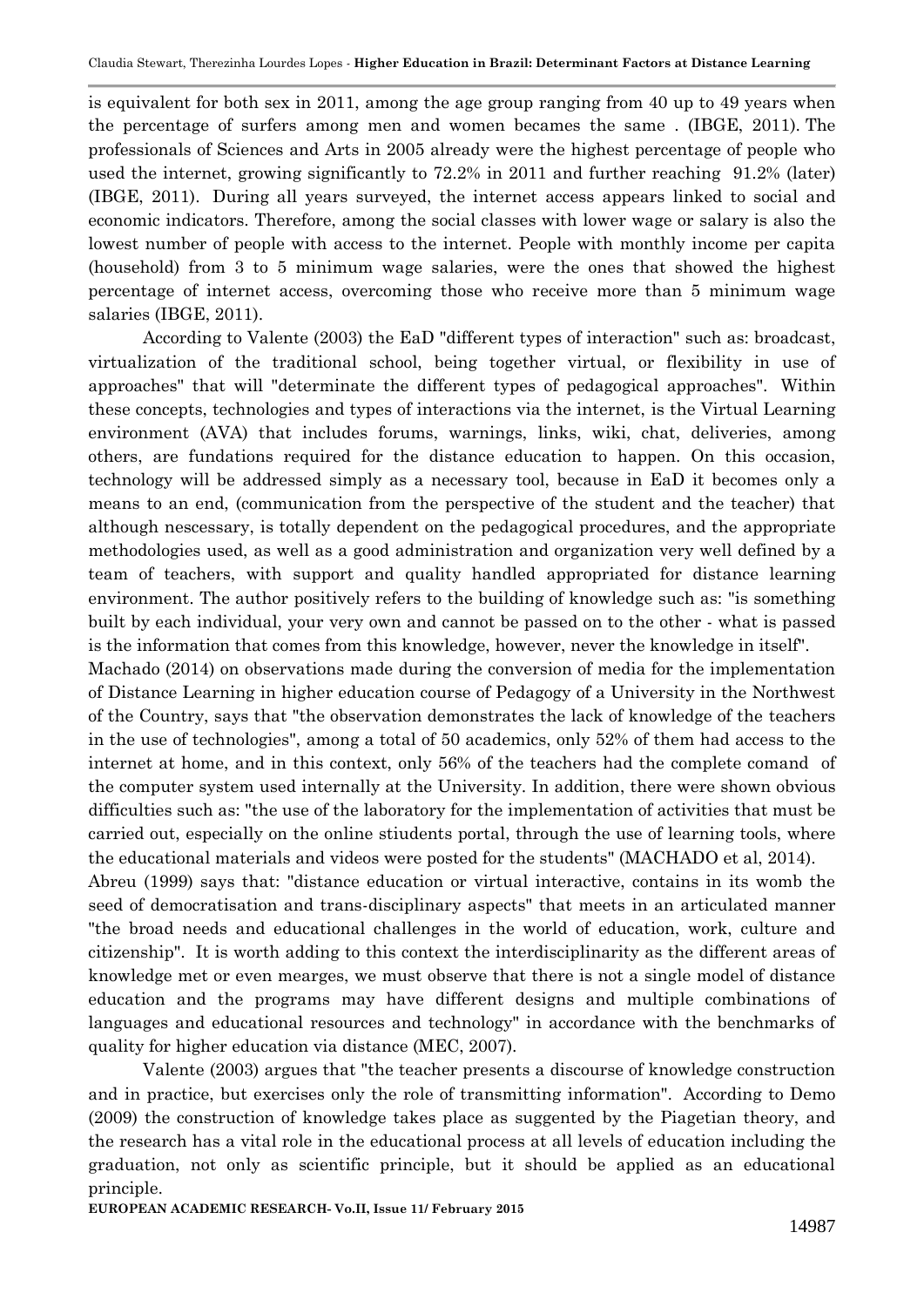Masetto (2003) has suggested that the teaching of higher level requires "the domain of at least four main axes of the teaching-learning process", and that in addition to the domain of this concept the teacher needs to be the "designer and manager of the curriculum", that must have a thorough understand of the relatioships "teacher-student and student-teacher", as well as the knowledge of the theories and practice of basic educational technology" (MASETTO, 2003). However, some of the problems in EaD, are not linked to the pedagogical mediation of the teacher, and seems to be related to the infrastructure of Higher Education Institutions (IES), as many institutions have some kind of a deficiency or prroblem, especially in the structure needed and required in order to offer a quality education via distance. Furthermore, these issues can be exacerbated by the type of mentality of those who leads these Instituitions, within a conception of teaching that is archaic and does not have any relation with the process of construction of knowledge by research.

Positively, some private Instituitions (IES) are investing in new technologies and are also adopting new concepts such as: Structuring of disciplines with reference materials and supplementary materials; reorganizing the Virtual Learning Environment based on the concept of "Trails of Learning" ; Hiring Teachers Tutors to mediate the educational processes; Acquiring license of Blackboard Collaborate to conduct web conferences and to promote activities that are more collaborative and interactive; Training of pedagogical teams and training of technical staff; Offering free course to students for "Initial Training in EAD", with the aim of empowering them on the new concepts of learning. Although, the Trails of Learning world seems as an emerging concept in the area of education, the same is not true for the corporate environment, where it is has long being used, for the development of individual skills directed to the consolidation of ongoing projects.

Freire (2011) emphasizes that: " ... the respect that we have as teachers towards the students, is seldomly achieved, if we are not treated with dignity and decency, by the private or the Public Education Administration". Although the process of education through the use of technology should be widely available, for Cox (2003) "technology should never be considered more important than the teaching-learning process", therefore, the search for knowledge is what should be in constant evidence from the students perspective. Due to this reason the technology as the online portal is approached as a mere tool, which integrated with the teaching action can be transformed into learning. Nevertheless, within the awareness that the technologies used is also a factor, as well as the reliable access to the internet that can have a direct impact in the teaching-learning process via distance. Therefore, it is not only essential that the new Teachers for teaching in current EaD domain, to have the complete dominium of these means of communication but it is fundametal for a Higher Education Institutions (IES) the provision of good training to achieve such high quality standards.

#### **Final Considerations**

**EUROPEAN ACADEMIC RESEARCH- Vo.II, Issue 11/ February 2015** The rapid growth of the EAD in Brazil during the last decade, also brought many questions about the quality of education, in addition it rouse many problems of adequabilidades and what really is relevant to teach in higher education. This research on the determinant factors in Higher Education via distance from a teaching perspective presented a systematic review of the topic that brought about a contextualized current view, considering the scenario of our current society. Whithout neglecting the recent national history, its regulations, the organizations and their priorities for higher education in the EaD mode, whereas the global influence of international order. However, studies of the results presented here should be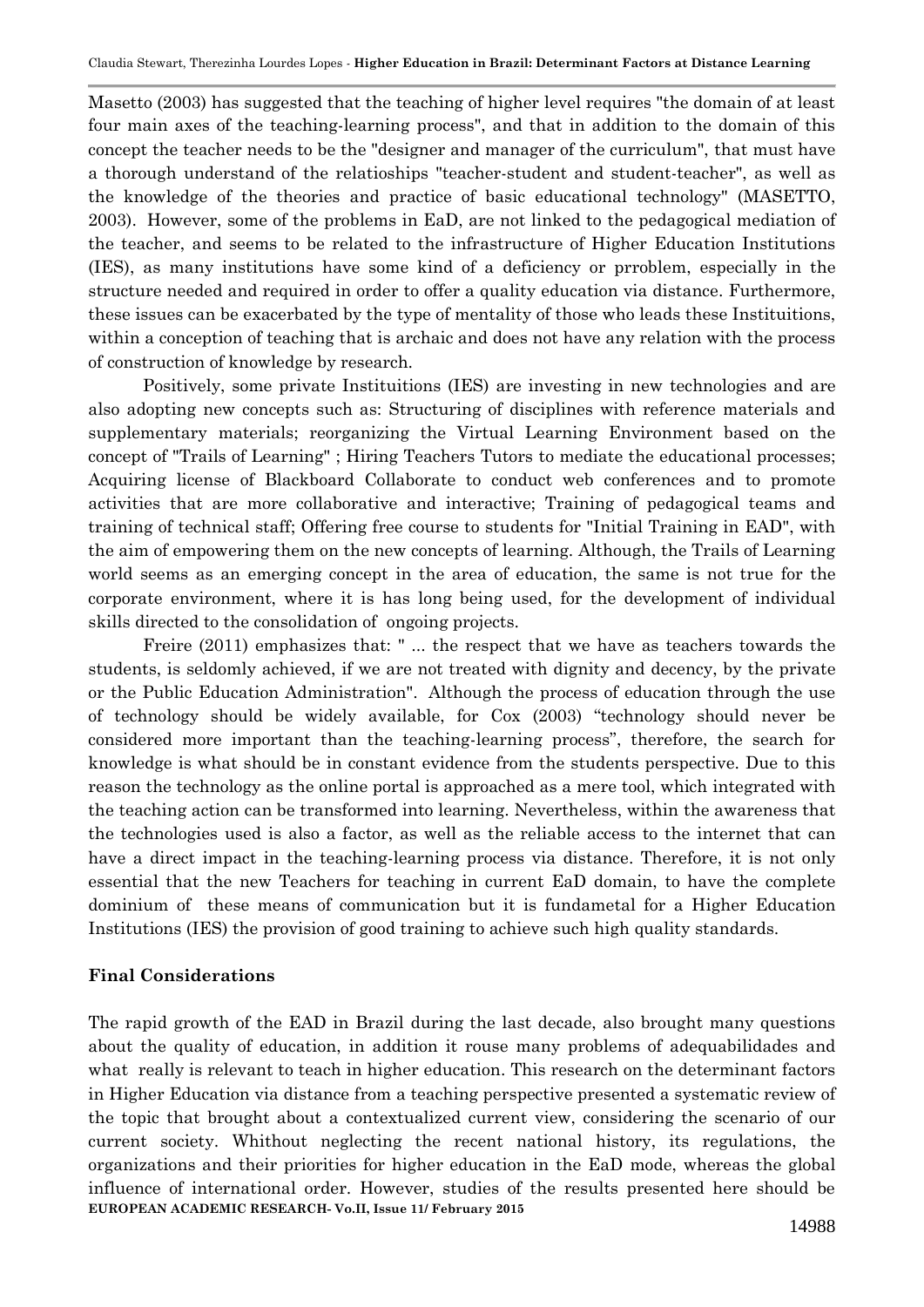observed with caution, because generalizations are not always appropriate in all circumstances, especially taking into account the territorial extension of a country such as Brasil, as well, as the internal demographic, regional and socioeconomic differences.

Positively, the statistical surveys of IBGE (2011) presented data considered more tangible and reliable at national level on the internet access. A fundamental tool in the teaching-learning process via distance. The observational study used as evidence, as well as appropriate for the study within the educational organization where it was developed, has observed how the teachers behaved at work, referring to the use of computerised systems of communication for EaD in side the educational institution, in a specific context, nullifying any discrepancy between what people say and what they really do. The access to the internet appears correlated the socioeconomic inequilities found around the country and is an essencial part of the set of communication technologies required for education via distance. Additionaly, access to the internet should be widely available and disseminated to the real fight against social exclusion.

Therefore, it is evident that the complete dominium of these technology tools for teaching-learning applied in EaD, as well as the knowledge, skills and ability for a didactic teaching is essencial to nurture the virtual construction of knowledge, standing out as some of the factors not only determinant, but fundamental. Complemented by individual qualities of the teaches who is also related to their own ability to adapt to new concepts, new technologies and new methodologies of multidisciplinary and interdisciplinary spheres that serve not only as their own professional training, but also contributes in some extent by encouraging the development of scientific production, the intellectual development of the student since graduation, enabling the training of a citizens, a person who will know how to position themself in the near future, as professional with ethics in the full exercise of their citizenship. The question we need to ask is if we have these qualities and this base of scientific knowledge as a teacher in order to encourage and enable such development to flourish in our students?

## **REFERENCES**

- ABREU, Maria Rosa and collaborators. 1999. Including the excluded: School for All. Experiences of Distance Education in Brazil. UNESCO, Brasilia. p. 12
- BRAZIL . 2004. Casa Civil: National System of Evaluation of Higher Education, Presidency of the Republic. Available at:http://www.planalto.gov.br/ccivil 03/ ato2004-2006/2004/ lei/ l10 [.861.](http://www.planalto.gov.br/ccivil_03/_ato2004-2006/2004/lei/l10.861.htm) htm. Access at: Apr 01. 2014.
- Casa Civil: Decree 5,622 of December 19, 2005. Available at: [http://www.planalto.gov.br](http://www.planalto.gov.br/ccivil_03/_Ato2004-2006/2005/Decreto/D5622.htm) [/ccivil\\_03/\\_Ato2004-2006/2005/](http://www.planalto.gov.br/ccivil_03/_Ato2004-2006/2005/Decreto/D5622.htm) Decreto/D5622.htm:. Access at: Apr 03. 2014.
- Law no. 9,394, of December 20, 1996. Laying down the Guidelines and bases for National Education. Presidency of the Republic, Brasilia, DF, Brazil. Available at: [http://www.planalto.gov.br/ccivil\\_03/leis/L9394.htm#art92.](http://www.planalto.gov.br/ccivil_03/leis/L9394.htm#art92) Access at: Jun 10. 2014.
- Law no. 10861, of April 14, 2004. Establishing the National System of Institutional Assessment. Official Journal of the European Union. Brasilia, DF, Apr 15. 2004 No 72, Section 1, pp.3 -4.
- National household sample Survey: internet access and possession of mobile telephone for personal use, Brazilian Institute of Geography and Statistics (2011). Rio de Janeiro. 2013 Available in [ftp://ftp.ibge.gov.br/Acesso\\_a\\_internet\\_e\\_posse\\_celular/2011/.](ftp://ftp.ibge.gov.br/Acesso_a_internet_e_posse_celular/2011/) Access at: Jul 24. 2014. p. 36-40.

**EUROPEAN ACADEMIC RESEARCH- Vo.II, Issue 11/ February 2015**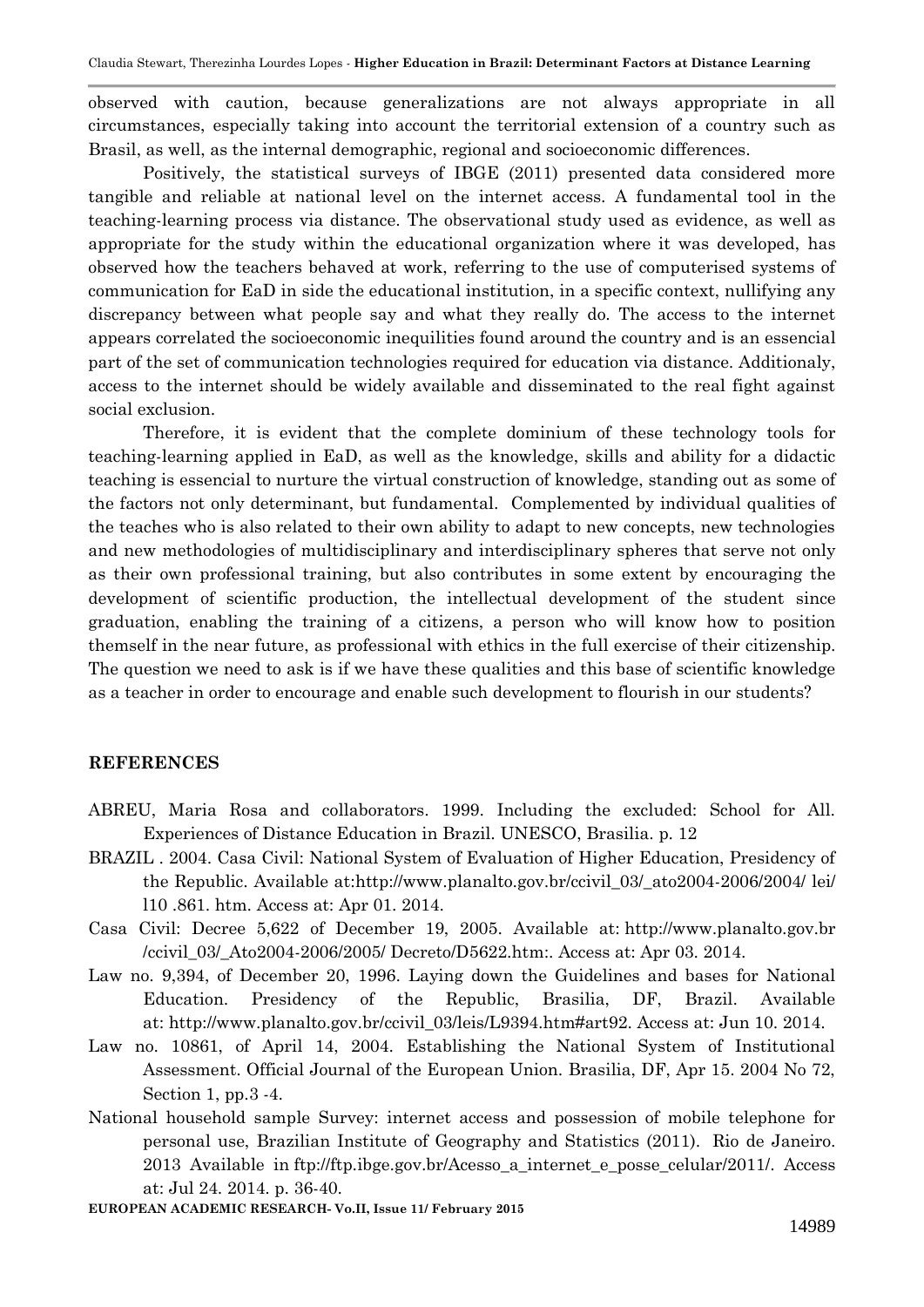- The Department of distance education: Legislation of distance education. (2005). Available at: [http://portal.mec.gov.br/index.php?Itemid=865&id=12778%3Alegislacao-de](http://portal.mec.gov.br/index.php?Itemid=865&id=12778:legislacao-de-educacao-a-distancia&option=com_content)[educacao-a-distancia&option=com\\_content.](http://portal.mec.gov.br/index.php?Itemid=865&id=12778:legislacao-de-educacao-a-distancia&option=com_content) Access at: Jul 2. 2014.
- The Department of distance education: quality benchmarks for higher education at a distance. (2007). (2007). (2007). (2007). (2007). (2007). (2007). (2007). (2007). (2007). (2007). (2008). (2008). (2008). (2008). (2008). (2008). (2008). (2008). (2008). (2008). (2008). (2008). (2008). (2008). (2008). (2008). (2008)

at: [http://portal.mec.gov.br/index.php?option=com\\_content&view=](http://portal.mec.gov.br/index.php?option=com_content&view=article&id=12777:referenciais-de-qualidade-para-ead&catid=193:seed-educacao-a-distancia&Itemid=865) article&id=12777 % [3Areferenciais-de-qualidade-para-ead](http://portal.mec.gov.br/index.php?option=com_content&view=article&id=12777:referenciais-de-qualidade-para-ead&catid=193:seed-educacao-a-distancia&Itemid=865) &catid=193%3Aseed-educacao-a[distancia&Itemid=865.](http://portal.mec.gov.br/index.php?option=com_content&view=article&id=12777:referenciais-de-qualidade-para-ead&catid=193:seed-educacao-a-distancia&Itemid=865) Access at: Jul 25. 2014.

- BOURDIEU, P. ; CHAMPAGNE, P. 1998. Those who are excluded from the pool. In: Nogueira, Mary Alice & Catani, Afrânio (orgs) Cap. 9, P.217 -227. Written Education: Petropolis: Voices.
- BOURDIEU, P. 2003. The contradictions of inheritance, p.587 -593. Effects of Place, p. 159- 166. In: (org. ). The misery of the world. 3 Ed. Petropolis, Rio de Janeiro: Voices, 1997.

COX, Kenia Kodel. 2003. Computers in education. Campinas, São Paulo: Authors Associates.

- CUNHA, Mary. 1997. The University Classroom: innovation and research. In: Milk, Denise B. C. and Morosini, Marilia (Orgs. ). University futurante. Campinas: Papirus. p.91
- DELORS, Jacques. 1998. Education: a treasure to discover. Sao Paulo: Cortez
- DEMO, Pedro. 2014. A criança é um grande pesquisador Entrevista Disponível em:
- [http://www.educacional.com.br/entrevista/entrevista0035.asp.](http://www.educacional.com.br/entrevista/entrevista0035.asp) Acesso em: 25 jul. 2014.
- FREIRE, P. 2011. Pedagogia da educação: saberes necessários à pratica educativa. 43 ed. São Paulo: Paz e Terra.p.94.
- GROPPO, Luis Antonio. 2007. The modernity and the sociology of education in the 20th century: the question of rationality and emancipation in sociological reflection on education in Dunkheim, Mannheim and Adorno, Universidade Estadual de Campinas (UNICAMP). (DURKHEIM, 1978, p. 41 APUD GROPPO, 2007, p . 3)
- LIBANEO, José Carlos. 1994. Didactic: teaching collection. 2nd Grade. Teacher Training Series. São Paulo: Cortez.
- MACHADO, G.; et al. 2014. Technology, media convergence and learning process in the pedagogy course at distance education Vol. 1. Issue 12. European Academic Reaserch. p. 14.
- MAIA, Carmem; MATTAR, João. 2007. ABC of EaD*:* the education via distance today. São Paulo: Pearson.
- MASETTO, Marcos T. 2001. Educational Activities in the daily routine of university classroom: reflections and practical suggestions. In: Castanho, Sergio and Castanho, Maria Eugenia. Themes and texts in methodology in higher education. Sao Paulo: Papirus. p. 24.
- 2003 Pedagogical competence of university teacher. Sao Paulo: Summus. p.27.
- PINTO, José M. de Resende. 2004. Access to higher education in Brazil. Educ. Soc., Campinas, vol. 25, no. 88, p . 727-756, Special - Out. 2004 Available at: http://www.cedes.unicamp.br. Access at: Jul 25. 2014.
- PORTO, C. & RÉGNIER, K. 2013. The Higher Education in the World and in Brazil constraints, Trends and Scenarios for the Horizon 2003-2025: An Exploratory Approach. p. 65-82